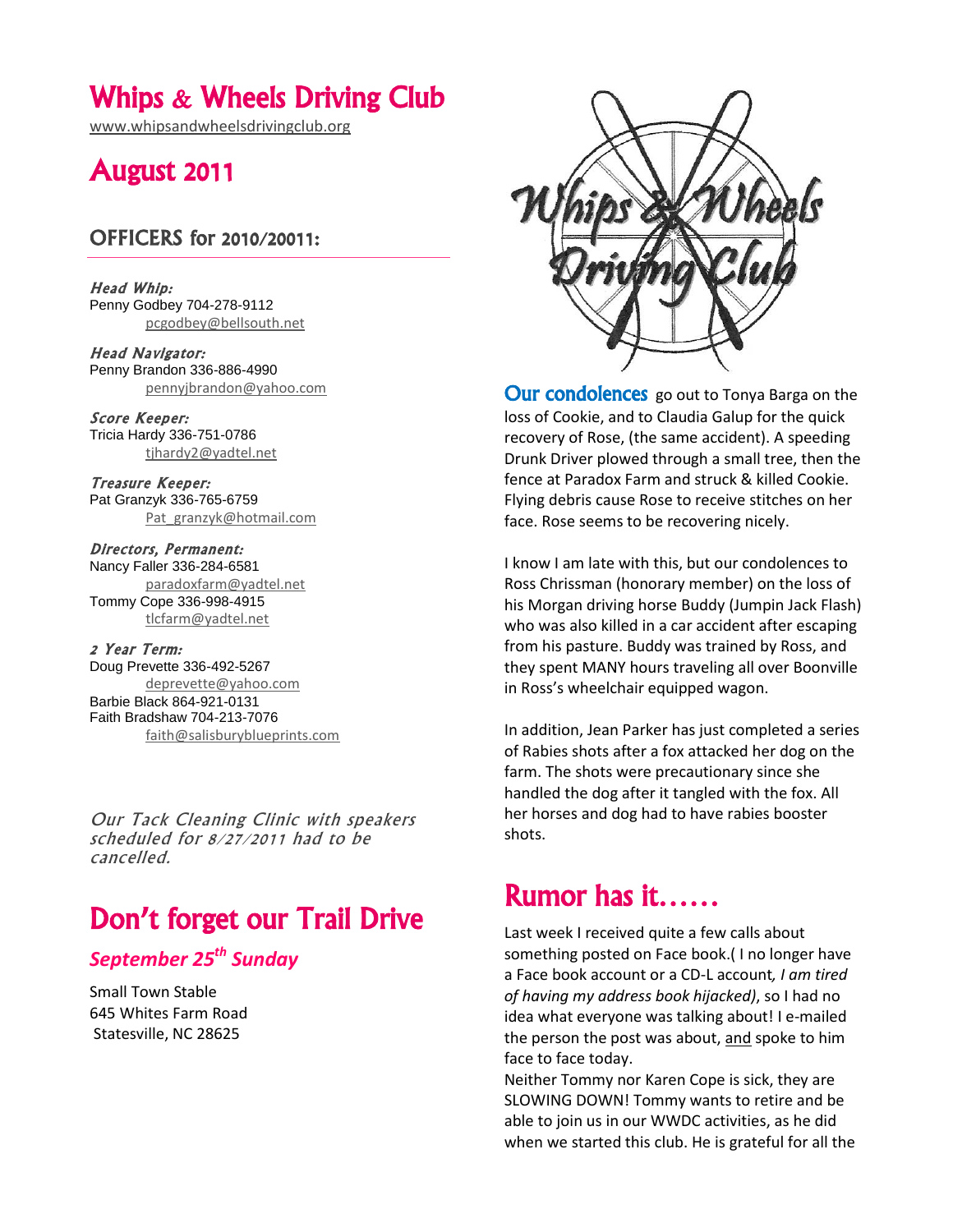business this club has brought him, but he has his own horses, that should have been started 2 years ago and have just been standing around with no jobs. Tommy says there will ALWAYS be horses on his farm. Tommy wanted to let all his clients know before telling the rest of us, that, at the end of September he is retiring. His farm is still open to all of us and is still there for WWDC Events, but now he will be able to participate too. Tommy was instrumental in getting this club off to a good start. He was our first President and helped to set a solid foundation for this driving club. His goal was to make this club a fun, safe, learning place for new and old drivers and to promote good sportsmanship and camaraderie. I think he has done an excellent job and will be so happy to see him actually "playing" with us again. Best of Luck on your retirement Tommy, looking forward to you making Precious work harder at our events! Tricia

# Driving Abbey by Penny Brandon

Appalachian Angel (we call her Abbey) is a bright chestnut Arabian mare that I've been riding for a little over a year. My trainer, Ashley Lewis, acquired Abbey as a rescue horse when she (Ashley) was 11 years old. They've been fast friends every since.

Abbey is a great horse. She has "been there, done that" for whatever Ashley has asked of her. They have shown saddleseat, hunter/jumper, and roadster under saddle. They've also been up to 3rd Level Dressage. When I invited Ashley to join Whips and Wheels Driving Club, she told me that Abbey was also trained to drive, although it has been 5 or 6 years since she had. "We should hitch her up and try her out," we agreed.

Still, even the best horse is a horse. We didn't expect to pull out the cart and drive off into the sunset. Instead, we elicited the assistance of a couple of nimble friends. We harnessed the mare and donned our safety helmets. Ashley did some ground driving while we rolled out the sulky cart where Abbey could see and hear it. We let her have a close look and a good sniff, but she didn't show a whole lot of interest.

Then Ashley lead the horse around while we followed behind, just out of kicking range, pulling the cart and generally rattling, clanking, and

making noise. I handled the lines from behind, and eventually Ashley let go of the bridle. Abbey walked placidly. Finally we ran the shafts through the tugs and let her feel the weight of the cart, thought we were still poised to grab the shafts if she started to bolt. Bolt? Abbey? She didn't even have grumpy ears!

We tightened the tug straps and put more and more weight on the shafts. I was beginning to feel silly. I shifted my weight onto the cart seat, waived my helpers away, and drove off like we'd done it all our lives. If I had a cones course handy, we could have had some real fun!

This story has two morals. First, Abbey is an awesome horse. Second, even with and awesome horse, you can never be too careful. When you take safety first, fun will surely follow.

### The Arrogance of Authority

A DEA officer stopped at a ranch in Texas, and talked with an old rancher. He told the rancher, *"I need to inspect your ranch for illegally grown drugs."* 

The rancher said, " *Okay, but don't go in that field over there.....",* as he pointed out the location.

The DEA officer verbally exploded saying, "*Mister, I have the authority of the Federal Government with me!"* 

Reaching into his rear pants pocket, he removed his badge and proudly displayed it to the rancher.

*"See this badge?! This badge means I am allowed to go wherever I wish.... On any land !! No questions asked or answers given!! Have I made myself clear......do you understand ?!!"* 

The rancher nodded politely, apologized, and went about his chores.

A short time later, the old rancher heard loud screams, looked up, and saw the DEA officer running for his life, being chased by the rancher's big Santa Gertrudis bull......

With every step, the bull was gaining ground on the officer, and it seemed likely that he'd sure enough get gored before he reached safety. The officer was clearly terrified.

The rancher threw down his tools, ran to the fence and yelled at the top of his lungs.....

*"Your badge, show him your BADGE........ ! !"* 

*Sent Via E-mail by Carol Ann Burns*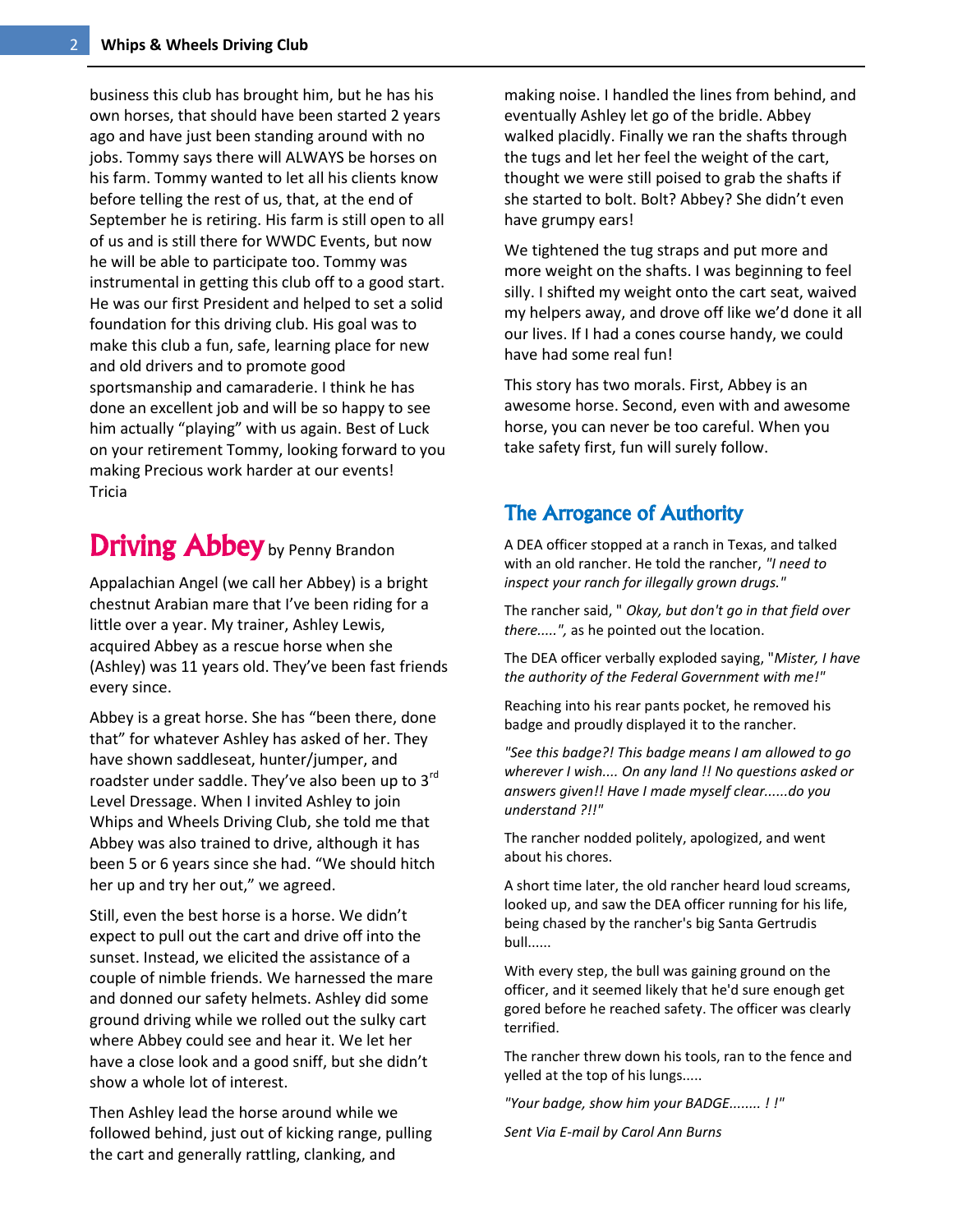#### Schedule for 2011:

\*Regardless of the event riders, visitors and spectators are ALWAYS welcome. Please come and check us out! \*

*September 25th Sunday* Small Town Stable drive 645 Whites Farm Road Statesville, NC 28625

For more information, contact Faith Bradshaw 704- 213-7076

Directions: From I-40, take 77 north. Take exit **54** for **US-21.** Slight right onto **US-21 N/Turnersburg Hwy** 433 ft. Turn left onto **Jennings Rd** 1.8 mi. Turn left onto **Whites Farm Rd**

*October 22nd* Halloween at Paradox **Paradox Farm, Nancy Faller** Mocksville NC 27028 336-284- 6581

**From I-85** take Jake Alexander Blvd exit, go left stay on Jake Alexander Blvd until it T's with Hwy 601, go left stay on 601. About 12 miles you will see signs to Paradox Farm. The farm is on the left, trailer entry will be at the bottom of the hill.

**From I-40** take the Farmington Road exit, left over ramp to end, go right on Hwy 158, through Mocksville about 4 miles south you will come to the intersection of 801 & 601. Go straight about 2 miles. The farm will be on your right, go past the farm to the bottom of the hill. Signs will be there for the trailer entrance on the right.

#### *November 19th* Turkey Trot at **T.L.C. Farm, Tommy & Karen Cope** 331 Feedmill Road Advance,

NC 27006 336-998-4915

**From I-40 & Hwy 158** take 801 south (approx 5 miles) to Advance, turn right on Feedmill Road. The farm is at the end of the road.

**From Hwy 64** take 801 north (approx 6 miles) to Advance turn left on to Feedmill Road. The farm is at the end of the road.

*December 4th* Christmas party @ Tuckers **From I-40 & Hwy 158** take 801 south (approx 5 miles) to Advance. Tucker's is on the left **From Hwy 64** take 801 north (approx 6 miles) to Advance. Tucker's is on the right.

*\*BYOL= Bring Your Own Lunch!*

#### *Classifieds:*

11/06 Sierakowski & Son 2 wheel cart, newly replaced seat, brakes, 36" wheels, 2 sets of shafts, fits a 15'-16' horse, good little cart just doesn't fit my horse properly, \$2000 OBO, pictures available, contact Carol Carter @ [flatriverfarm@netzero.net](mailto:flatriverfarm@netzero.net)

Carol Carter Flat River Farm Hurdle Mills, NC

11/06 I'm offering my mini Amish : cart[easy entry, new in 2003-4, lightly used and well kept] and harness[black leather, new, ec] for 500.00. Lucy Spencer, 768-648[0 spencer555@live.com](mailto:spencer555@live.com)